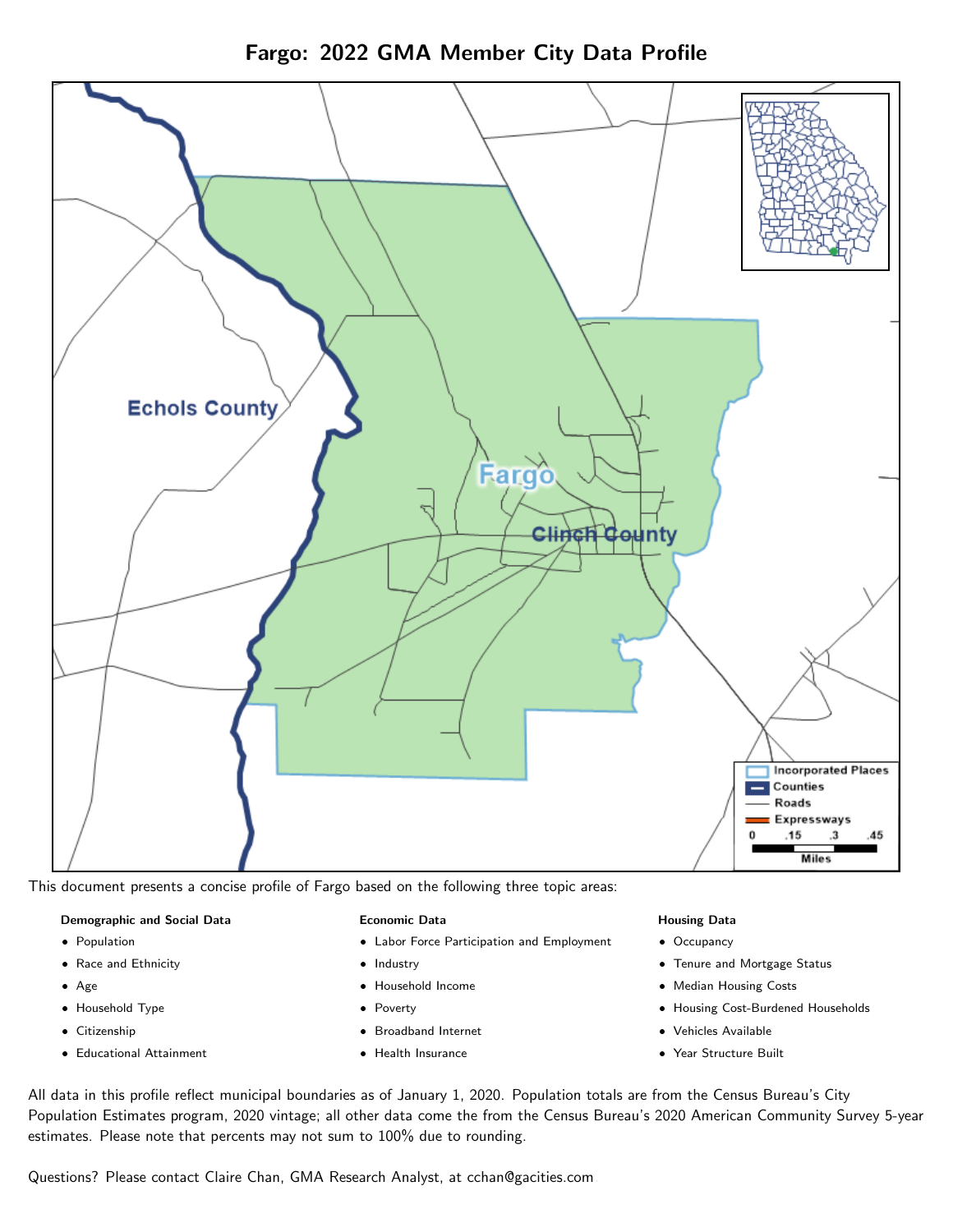# Fargo: Demographic and Social





## **Citizenship**



### Race and Ethnicity



Source: U.S. Census Bureau, City Population Estimates, 2020 vintage Source: American Community Survey, 2020 5-year estimates, table B03002

## Household Type



Source: American Community Survey, 2020 5-year estimates, table B01001 Source: American Community Survey, 2020 5-year estimates, table B11001

## Educational Attainment



Source: American Community Survey, 2020 5-year estimates, table B05002 Source: American Community Survey, 2020 5-year estimates, table B15002

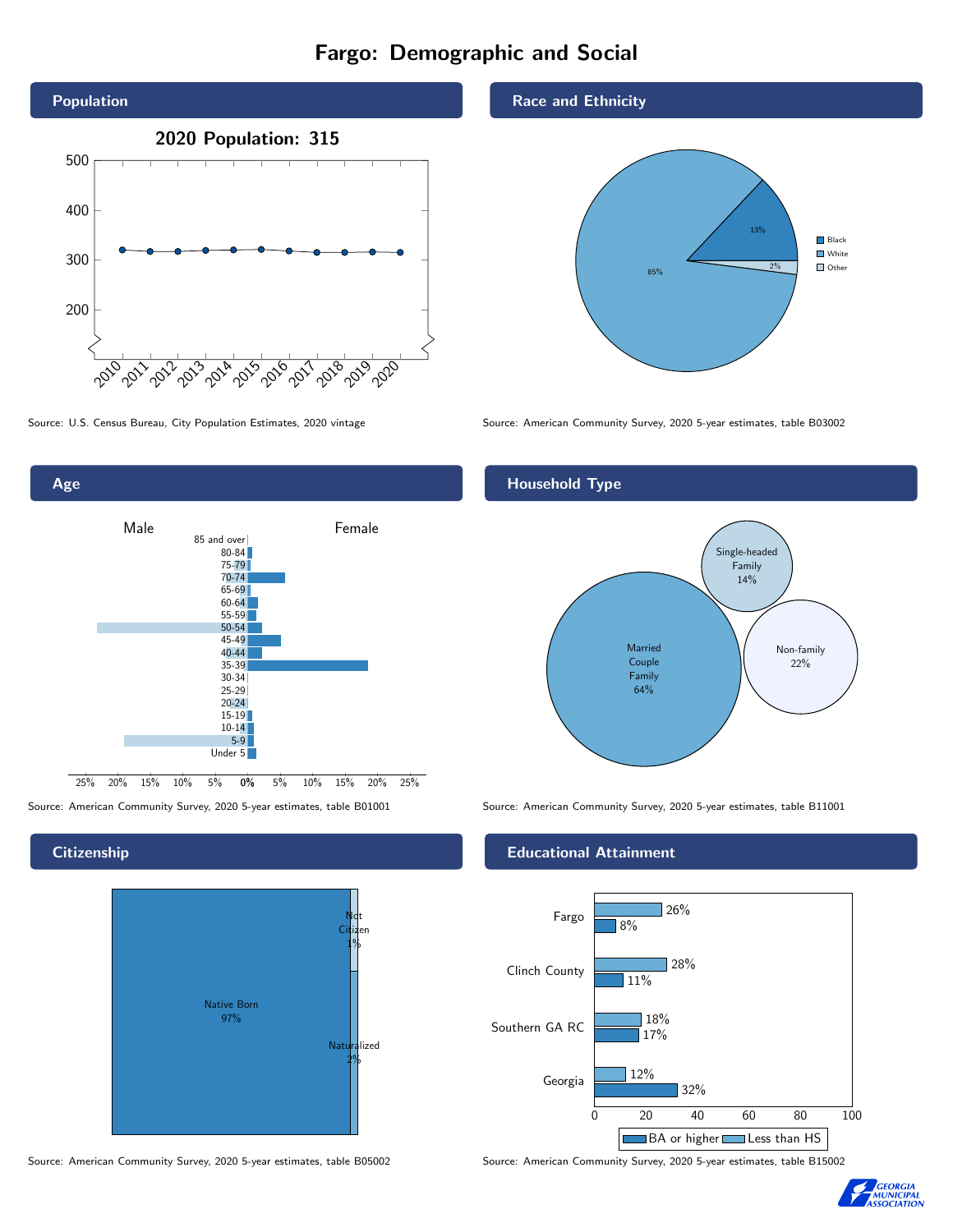# Fargo: Economic



Source: American Community Survey, 2020 5-year estimates, table B23001 Note: Unemployment rate is based upon the civilian labor force.



Source: American Community Survey, 2020 5-year estimates, tables B19013 and B19025 Source: American Community Survey, 2020 5-year estimates, table B17010



#### Source: American Community Survey, 2020 5-year estimates, table B28002 Source: American Community Survey, 2020 5-year estimates, table B18135

Industry

| Agriculture, forestry, fishing and hunting, and mining      | 60%   |
|-------------------------------------------------------------|-------|
| Construction                                                | $2\%$ |
| Manufacturing                                               | 8%    |
| <b>Wholesale Trade</b>                                      | $1\%$ |
| Retail Trade                                                | $2\%$ |
| Transportation and warehousing, and utilities               | 2%    |
| Information                                                 | $0\%$ |
| Finance and insurance, real estate, rental, leasing         | 10%   |
| Professional, scientific, mgt, administrative, waste mgt    | $1\%$ |
| Educational services, and health care and social assistance | 9%    |
| Arts, entertainment, recreation, accommodation, food        | 5%    |
| service                                                     |       |
| Other services, except public administration                | $0\%$ |
| Public administration                                       | $0\%$ |

Source: American Community Survey, 2020 5-year estimates, table C24030





#### Health Insurance